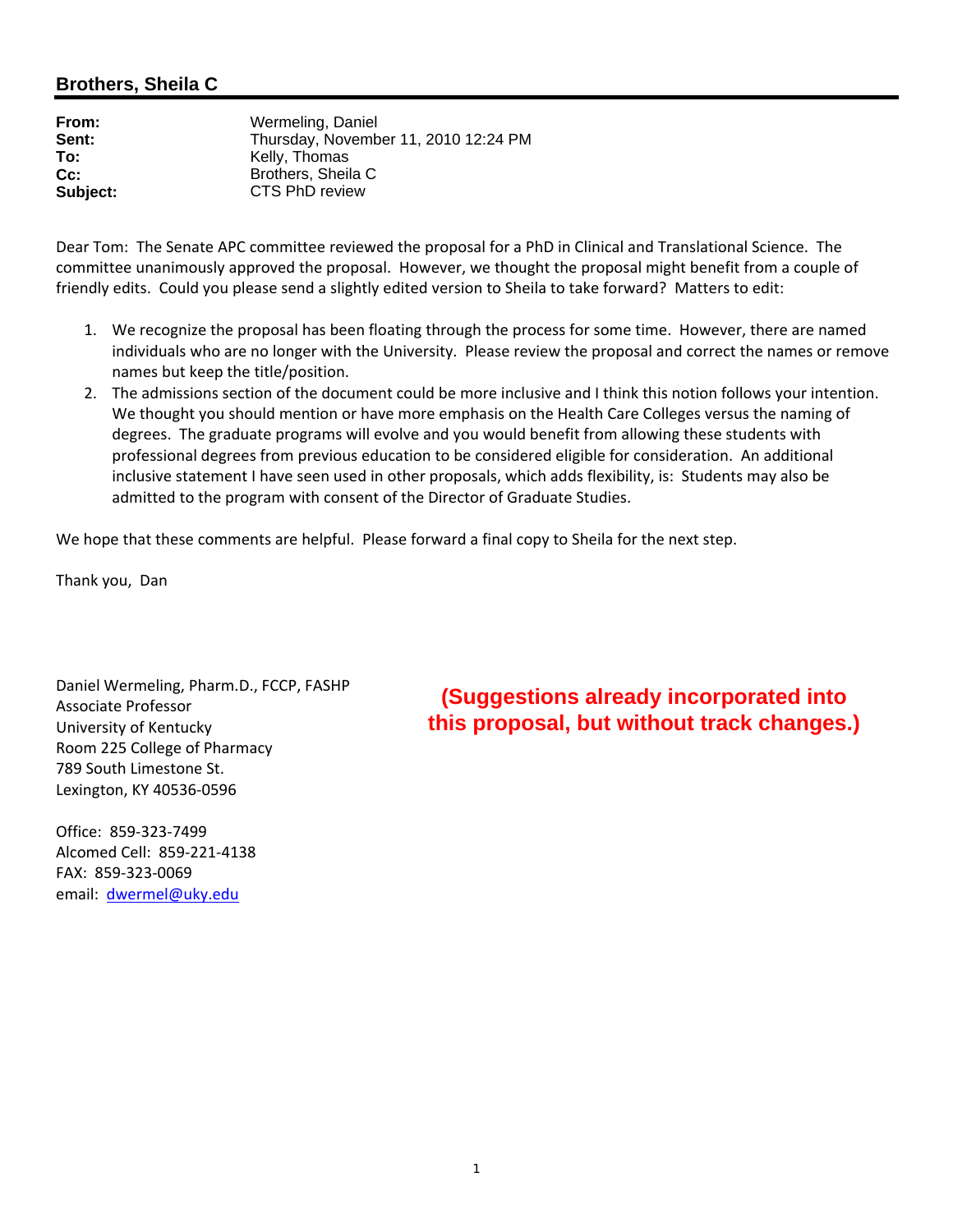## UNIVERSITY SENATE REVIEW AND CONSULTATION SUMMARY SHEET

Proposal Title: PhD in Clinical and Translational Science

Name/email/phone for proposal contact: Thomas Kelly, PhD /thkelly@uky.edu/ (859) 323-5206

Instruction: To facilitate the processing of this proposal please identify the groups or individuals reviewing the proposal, indentify a contact person for each entry, provide the consequences of the review (specifically, approval, rejection, no decision, and vote outcome, if any) and please attach a copy of any report or memorandum developed with comments on this proposal.

| Reviewed by: (Chairs,<br><b>Directors, Faculty</b><br>Groups, Faculty Councils,<br>Committees, etc.) | Contact person<br>Name (phone/email) | Consequences<br>of Review: | Date of<br>Proposal<br><b>Review</b> | <b>Review</b><br>Summary<br>Attached?<br>$(yes$ or no) |
|------------------------------------------------------------------------------------------------------|--------------------------------------|----------------------------|--------------------------------------|--------------------------------------------------------|
| Dept. of Behavioral                                                                                  | Thomas H. Kelly, PhD                 | Approved                   | 3/13/09                              | No                                                     |
| Science Faculty                                                                                      | $(3-5206/th\text{kelly@uky.edu})$    | $\rightarrow$ $\equiv$     |                                      |                                                        |
| C.O. MediciNa                                                                                        | C DARRELL Jernings                   | Approved                   | 4/20/09                              |                                                        |
| Curriculum                                                                                           | $m. \, b. \, 7 - 5286$               | E. Purkley to              |                                      | N 0                                                    |
| Commiter                                                                                             | CdjenNeukfedu                        |                            |                                      |                                                        |
| C. o. Medicina                                                                                       | Jennifer BRUsckNew                   | Apploved                   | 5/19/09                              |                                                        |
| Faceultx                                                                                             | $P_k.D. 3.5261$                      | A NIR                      |                                      | N <sub>o</sub>                                         |
| $l$ <sub>a</sub> $k$ NC $l$                                                                          | Jennisers GRUEBKNer @ aky.elu        |                            |                                      |                                                        |
| $C_{10}$ , medicina                                                                                  | JAY A. Perman, MD<br>$2 - 6582$      | $H$ pp $R$ <sub>3</sub> v  | 5/22/09                              |                                                        |
| DeaN                                                                                                 | japerm2 Comail.uky.odu               |                            |                                      | NΟ                                                     |
|                                                                                                      | Heidi Anderson                       |                            | しーにい                                 |                                                        |
| ACCC                                                                                                 | $3 - 6589$                           |                            |                                      |                                                        |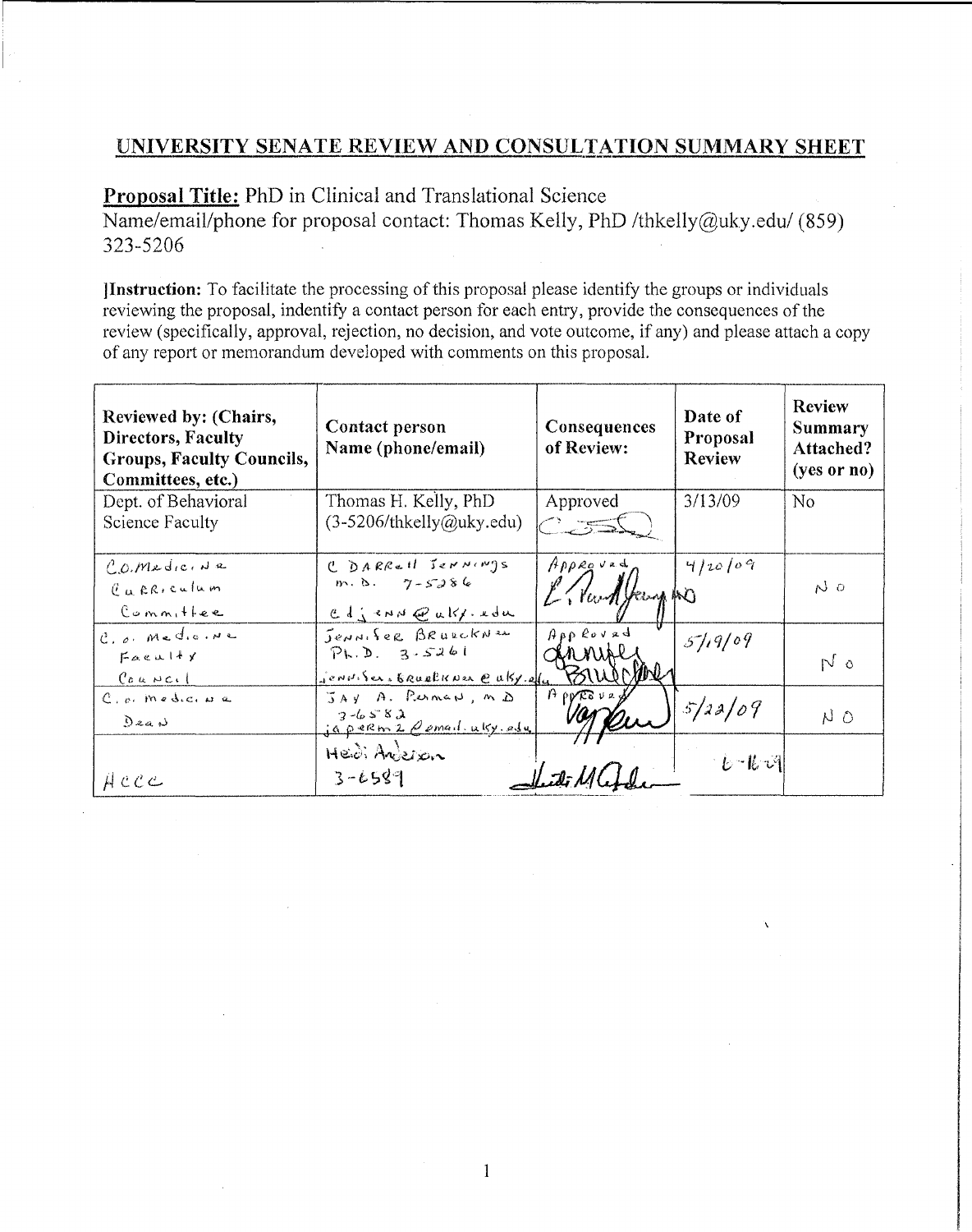#### **MEMORANDUM**

| DATE: | October 29, 2009                                |
|-------|-------------------------------------------------|
| TO:   | David Randall<br>University Senate Council      |
| FROM: | Jeannine Blackwell, Dean<br>The Graduate School |
| RE:   | New Ph.D. in Clinical and Translational Science |

Graduate voted to approve the proposal for a new Ph.D. in Clinical and Translational Science at its meeting on October 29, 2009.

A few comments from the Graduate School:

- 1. The program requests that the Graduate School waive the requirement of the GRE, since all students admitted to the new program are required to have a terminal professional doctoral degree (M.D., D.M.D., D.D.S., Pharm. D., D.O., D.N.P., D. Sc., or D. P.H.). The Graduate School regularly waives the requirement for those possessing such a terminal doctoral degree. We will do so on this case as well.
- 2. The program requests that the Graduate School accept the prior professional degree substitute for 18 hours of the 36 credit Ph.D. minimum requirement. This is in line with our current practice of substituting an earned master's degree for 18 credits toward the doctorate. It is also in line with the amount of shared coursework accepted for the dual degree program M.D./Ph.D., which is also one year of residence credit, or the equivalent of 18 credits. We will accept the previous professional degree in lieu of 18 credits toward the requirement.
- 3. The Graduate School currently has a requirement that 3 of the four members of a doctoral advisory committee be from the student's doctoral program. However, the Graduate School waives this requirement frequently in the case of interdisciplinary degrees (such as Nutritional Sciences or the several programs in pharmacological sciences). We will waive the 3 member rule for CTS students when there is an argument to be made for an interdisciplinary committee.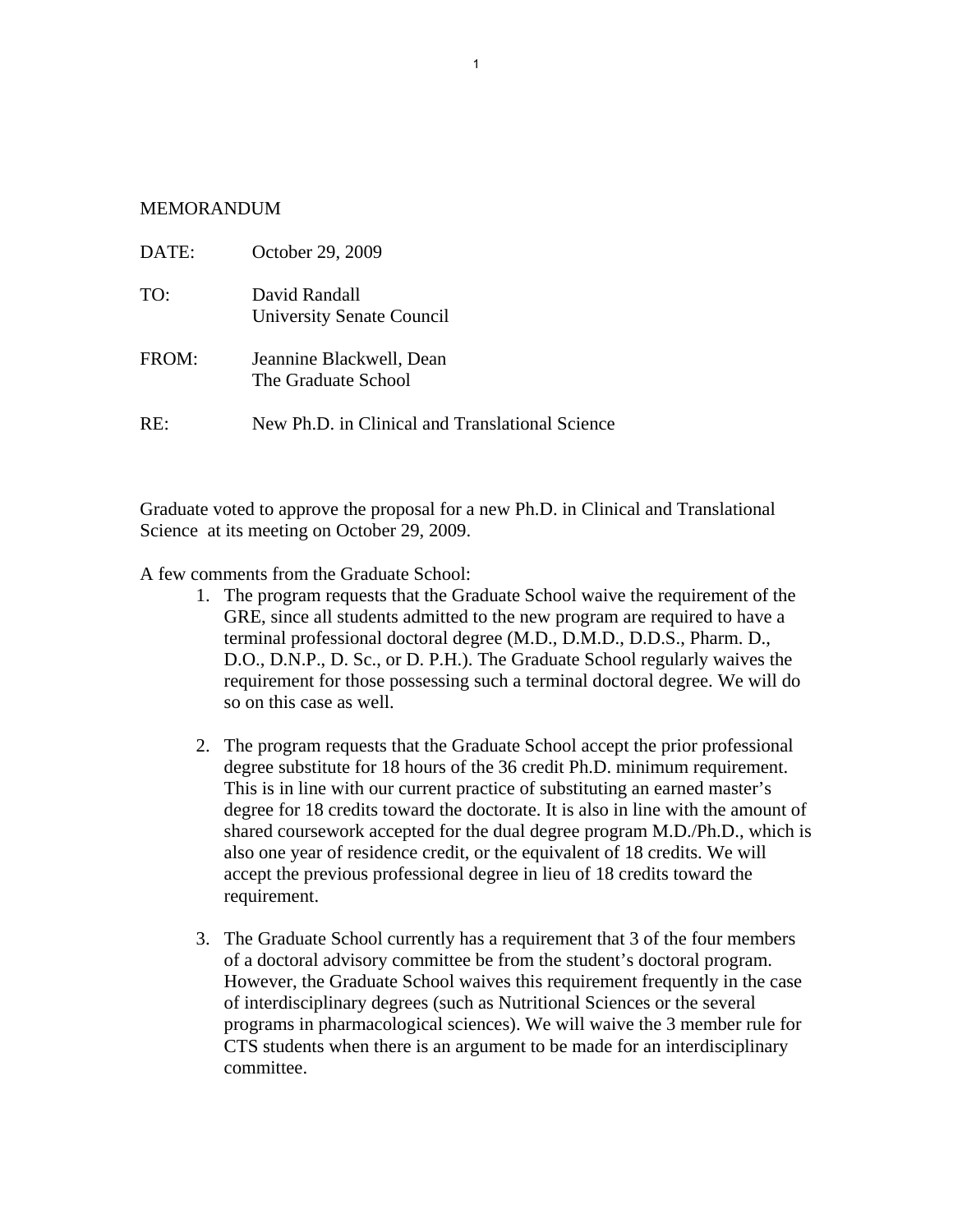## **REQUEST FOR A NEW PROGRAM**

**Degree title:** PhD in Clinical & Translational Science

**Major title: Option: Major code in SAP:** 

**Primary College:** Medicine

**CIP Code:** 51.9999 Health Professions and Related Clinical Sciences, Other **Accrediting Agency:** N/A

**Contacts: Thomas H. Kelly [thkelly@uky.edu](mailto:thkelly@uky.edu) 323-5206**

#### **I. Abstract**

The goal of the PhD in Clinical and Translational Science (CTS) program is to improve the health of the citizens of the Commonwealth of Kentucky and the nation by training professionals with terminal professional health care degrees to conduct clinical and translational science research. CTS is an academic discipline that focuses on acceleration of the translation of basic science advances to tangible improvements in public health. The primary target audience for the PhD in CTS program will be exceptional health professionals (e.g., physicians, nurses, dentists, pharmacists, public health professionals) committed to furthering their academic research careers in CTS. The program includes a curriculum providing education in the core competencies of CTS; advanced interdisciplinary education and research training tailored to the research interests and career objectives of the exceptional scholar; and mentored research training. The primary emphasis of mentored research training is to permit scholars to create well-reasoned original research contributions to the discovery of clinical health knowledge and its application. The PhD in CTS will support the development of the next generation of innovative, productive, and transformative researchers and leaders in CTS who will support the translation of discovery into improved patient care and delivery of evidence-based health care to the Commonwealth of Kentucky and to the nation.

#### **II. Program Description**

a) Background: Research developments over the past thirty years have resulted in unparalleled advances in basic science discovery within the health sciences. Over this same time frame, the pace of translation of new discoveries into innovations in health care, and the rate of diffusion of new evidence-based health care interventions into communities throughout Kentucky and the nation have remained modest and well below the remarkable rate of advancement in basic science discovery. CTS improves the effectiveness and efficiency by which basic science discovery is translated into improved health care and by which new evidence-based health care innovations are provided to the citizens of the Commonwealth of Kentucky and the nation.

The essential criteria of an academic discipline include (1) a unique field of action; (2) a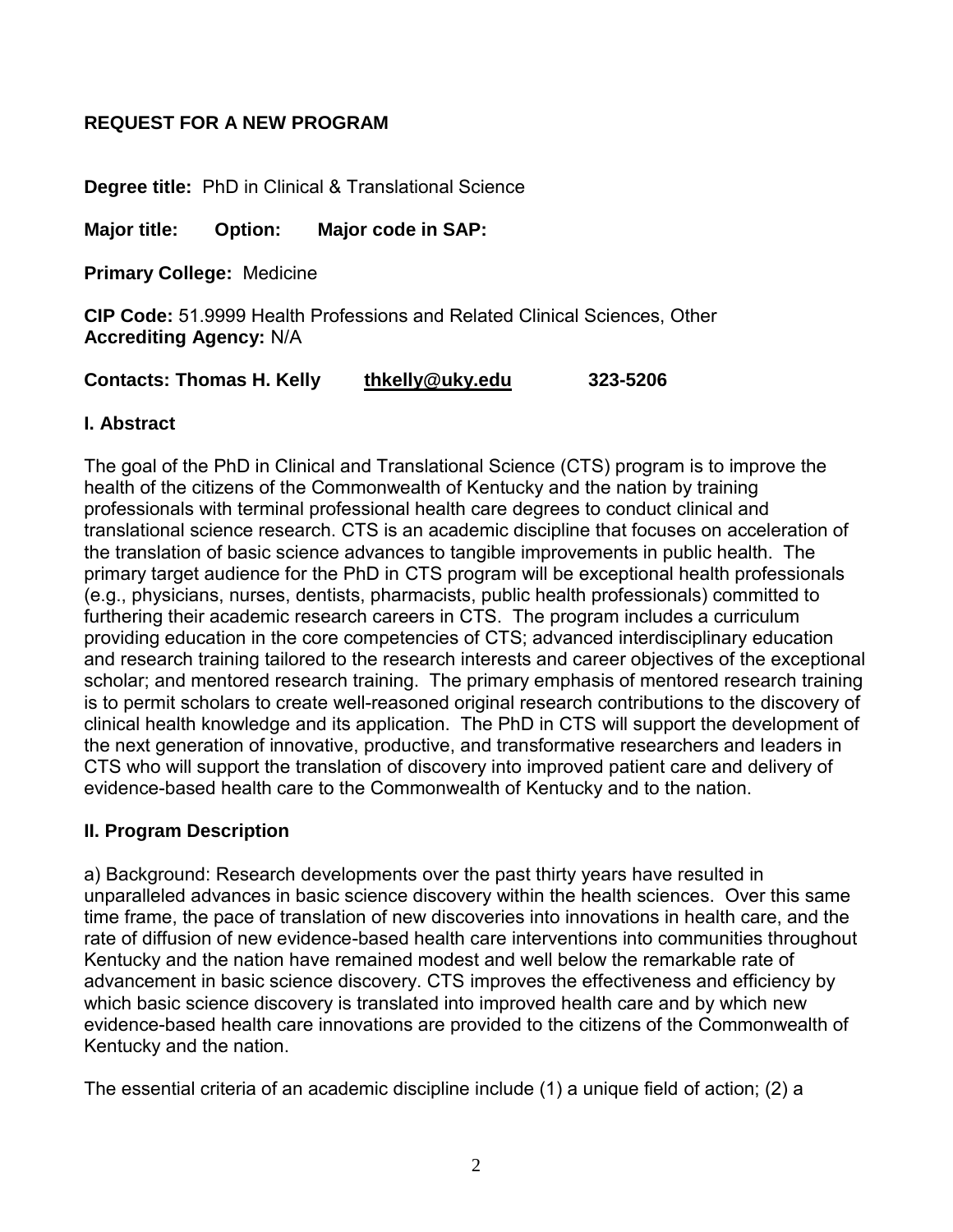defining body of knowledge; (3) active areas of research; (4) intellectually rigorous training and education; and (5) the cultivation of a discipline-specific attitude or ethos. The unique field of action for CTS is the mindset and activities that expand existing and generate new **interfaces**  between basic, clinical, community, and population investigations. It is only at these interfaces where translation is achieved as evidenced by the launching of new collaborations and scientific directions. While derived from the basic and clinical sciences, the defining body of knowledge that emerges for the discipline of clinical and translational science centers on the skills required to engage and promote its particular field of action, namely interface generation and exploitation. This unique skill set includes boundary-spanning strategies in communication, team building, and community engagement. In this regard, the discipline of clinical and translational science can be thought of as a "horizontal" discipline that cuts across the territorial boundaries of its traditional parent disciplines with the broader goal to coordinate and synthesize in contrast to "vertical" specialties with a focus narrowed to specific anatomical areas, techniques, or methodologies. The discipline of clinical and translational science abounds with active areas of research opportunities and programs which often originate at the interface between the traditional disciplines of the basic and clinical sciences. The intellectually rigorous training and education in CTS seeks to establish a multidisciplinary and transdisciplinary mind set which will enable problems to be solved, even if they have never been encountered before. The mental discipline of CTS is promoted and perpetuated by (1) a defined curriculum with didactic and experiential components; (2) clear and accessible career development pathways, and (3) the emergence of an academic home. Members of a discipline commonly have an ethos and set of attitudes which set them apart from those of other disciplines. The ethos or "guiding beliefs" of a discipline become apparent through activities that exemplify the discipline's unique field of action and defining body of knowledge. The ethos that defines the discipline of clinical and translational science is evident in activities that emphasize the intersections and interfaces between its parent disciplines, namely basic and clinical science, and its overlay of multidisciplinary and transdisciplinary perspectives as evidenced by the emphasis on communication, team building, and community engagement. The Department of Behavioral Science has accepted the opportunity and responsibility to provide training in this new discipline.

The Department of Behavioral Science was formally established in the College of Medicine in 1959. Since 1960, the department has provided basic, clinical and behavioral science instruction for students in the College of Medicine, as well as interdisciplinary health-related clinical research training to students enrolled in many graduate programs on campus (e.g., Anthropology, Communication, Education, Psychology, Martin School, Nursing, Nutritional Sciences, Rehabilitation Science, Sociology, and Social Work). Since its inception, the Department of Behavioral Science has provided intellectually rigorous training and education and has the requisite experience and necessary faculty resources to establish a new PhD program focused on the academic discipline of CTS.

In 2008, an administrative Center for Clinical and Translational Science (CCTS) was established at the University of Kentucky and charged with creating an integrated academic discipline of clinical and translational science at the University of Kentucky. Partial financial support for the Center came through the Office of the Provost. Additional resources for program expansion and enhancement are being pursued through a grant application to the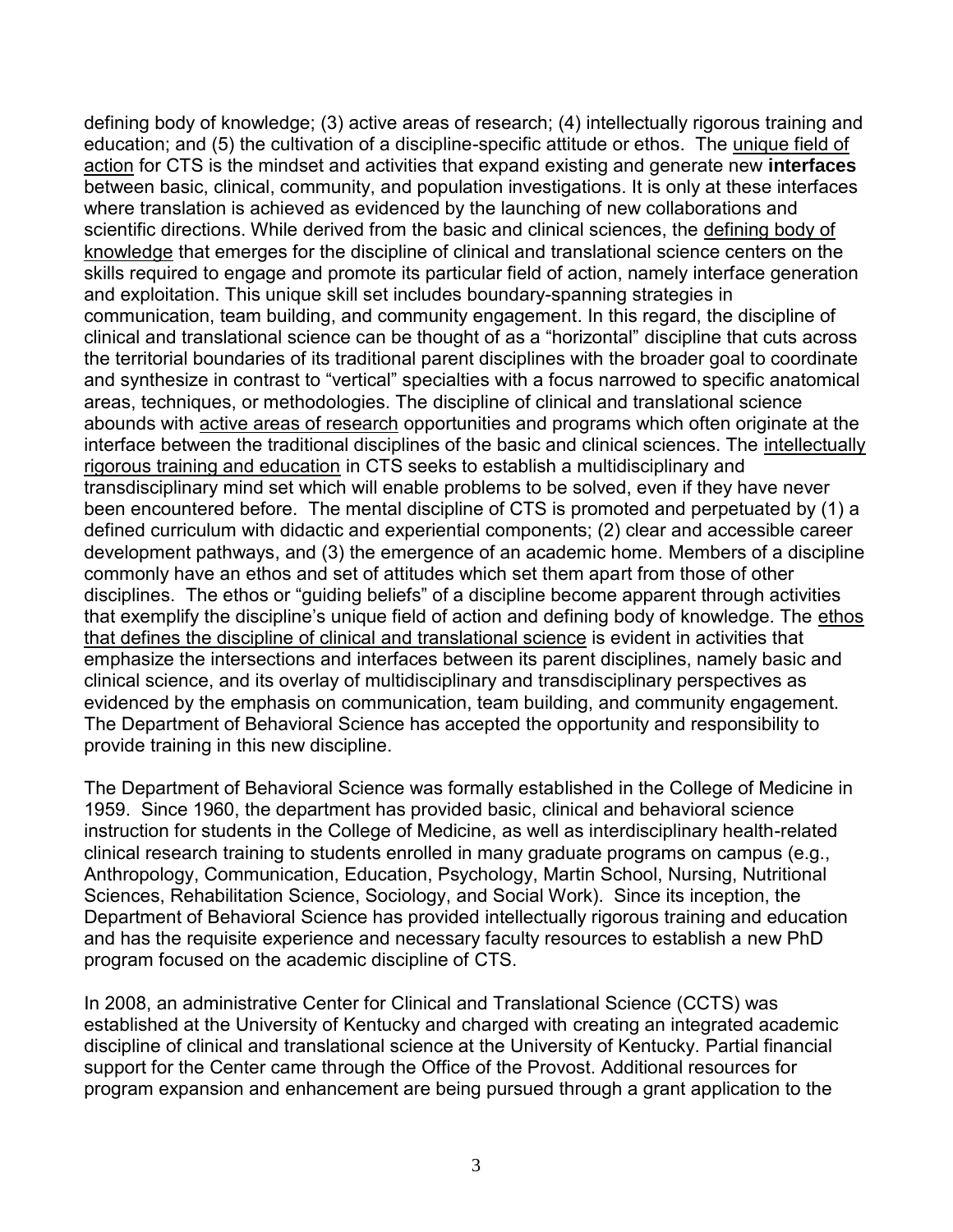National Institutes of Health in response to a request for applications to establish academic units to support clinical and translational science (PI: Associate Provost for Clinical and Translational Science). The aims of the UK CCTS are to 1) promote the circularity of translation – from bench to bedside to community and back again; 2) nurture ongoing research and incubate new research ideas; 3) facilitate the conduct of and training in all aspects of CTS; 4) build public trust that lays the foundation for durable community partnerships, and 5) identify and disseminate nationally-relevant paradigms in interdisciplinary outreach engagement. The Department of Behavioral Science, in collaboration with the CCTS, will serve an active role in the research training of CTS scholars.

UK has significant strength in its existing health-related graduate programs and associated curricula addressing key academic content areas of relevance to clinical and translational science (e.g., Nursing, Pharmacy Practice & Science, Health Sciences, Rehabilitation Sciences, Epidemiology & Biostatistics, Psychology, Communication). In recognition of these existing strengths and resources, the academic discipline of clinical and translational science at the University of Kentucky will be established both through creating a new interdisciplinary graduate program (e.g., the PhD in CTS) and by integrating CCTS training resources and opportunities with existing health-related graduate programs.

The Department of Behavioral Science is establishing a PhD in CTS to support intellectually rigorous research education, training, and career development of CTS scholars at the University of Kentucky. The program will train exceptional professionals or professional scholars committed to leading interdisciplinary CTS research teams and/or sustaining independent research programs that promote innovation and new discovery in health care. As a clinical research department within the College of Medicine with a strong academic foundation of interdisciplinary clinical and translational research training, the Department of Behavioral Science has the expertise and resources to administer the PhD in Clinical & Translational Science. The department has not previously had a formal graduate training program. The department consists of 30 core and 18 jointly appointed faculty members engaged in CTS research and training, with focused excellence in risk-related behaviors, cancer and aging, representing academic training from disciplines of Experimental Psychology, Social Psychology, Clinical Psychology, Clinical Ethics, Epidemiology, Anthropology, Human Development, Sociology, and Social Work. This department has consistently been the top NIH-funded behavioral science department in the nation (\$13M in direct annual funding in FY08). Department faculty members collaborate with faculty from virtually every other academic department in the College of Medicine. Faculty members have joint appointments with basic and social science departments across campus. Department faculty in the last year served as chair, co-chair or dissertation committee member for 81 graduate students. Department faculty members regularly teach upper level graduate courses. Departmental funds and faculty research grants are supporting 23 graduate students in this academic year. The Department has a Director of Graduate Studies serving on committees of the Graduate School. Behavioral Science serves as a central focus of interdisciplinary clinical and translational science education and research training in the medical center and in graduate education at UK. The Department has a primary role in medical student teaching. The Department collaborates in graduate education and research with the Departments of Psychiatry, Psychology, Anatomy and Neurobiology, Anthropology, Counseling and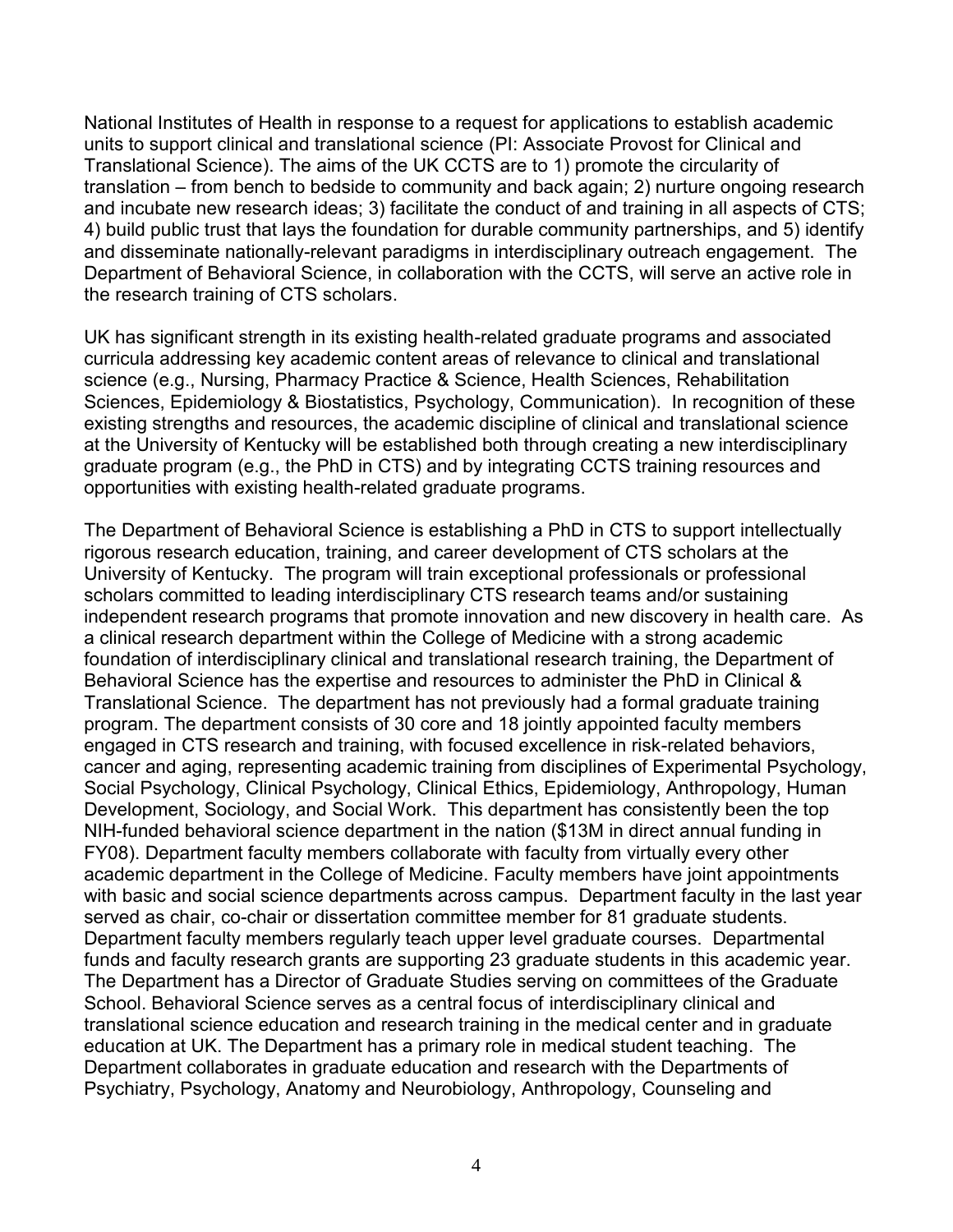Educational Psychology, Kinesiology and Health Promotion, Pharmacology, Sociology, and with the Colleges of Nursing, Communication and Pharmacy, and with programs in Gerontology and the Nutritional Sciences. In effect, the Department of Behavioral Science serves an active role in the interdisciplinary clinical and translational science education and research training of professional students and advanced graduate students from Medicine, Dentistry, Nursing, Allied Health Professions, Pharmacy, Clinical Psychology, Counseling Psychology, Health, Social and Experimental Psychology, Anthropology, Sociology, Social Work, Educational Psychology, Gerontology, Communication and Public Health.

The PhD in CTS is an interdisciplinary training program. Scholars enrolled in the PhD in Clinical and Translational Science will have completed terminal professional training in interdisciplinary programs, and the curriculum reflects the rigorous training (e.g., medicine, dentistry, pharmacy, nursing, public health) that scholars will have completed prior to enrolling in the program. All entering scholars will complete a common 12-credit curriculum to establish core competencies in CTS. They will then complete a tailored curriculum of interdisciplinary courses designed to meet their research interests and career trajectories. This approach is both feasible and functional because of the rigorous training scholars will have already completed in their professional programs.

The PhD in CTS will not compete with existing graduate training programs. Health-related professionals with career interests that are aligned with the academic content of existing programs will be counseled to complete graduate training by enrolling in existing programs. The PhD in CTS will be marketed to those scholars with interdisciplinary research interests and career trajectories that expand beyond the boundaries of existing graduate programs.

b) Admissions: Admission to the program is generally limited to 1) applicants with terminal health professional degrees with appropriate domestic licensure to practice professionally, and 2) students in the MD/PhD Combined Studies program. Other students may apply to the program with consent of the Director of Graduate Studies. Scholars desiring admission into the PhD in CTS program will be required to apply to the Graduate School and to the Department of Behavioral Science. To obtain admission, applicants are required to meet the PhD admission standards of the Graduate School. We request that all applicants to this program having a terminal health professional degree, or are enrolled in the combined MD/PhD program be exempt from the GRE requirement. Applicants must be formally admitted by the Admissions Committee of the CCTS/Department of Behavioral Science.

c) Program of Study: Each scholar will have a PhD Advisory Committee that will play a prominent role in coordinating the curriculum, research training and career development of the scholar in the program. A faculty member in the Department of Behavioral Science who is a full member of the graduate faculty will serve as a primary or co-mentor on each scholar"s PhD Advisory committee. Other members of the PhD Advisory Committee will be selected based on their abilities to support elements of the interdisciplinary research interests and career trajectories of the scholar. Committee membership will be determined based on the scholar"s interdisciplinary research interests rather than on specific departmental affiliation.

The standard pre-qualifying residency requirement of the Graduate School is a minimum of 36 credit hours of coursework. We request that a prior terminal health professional degree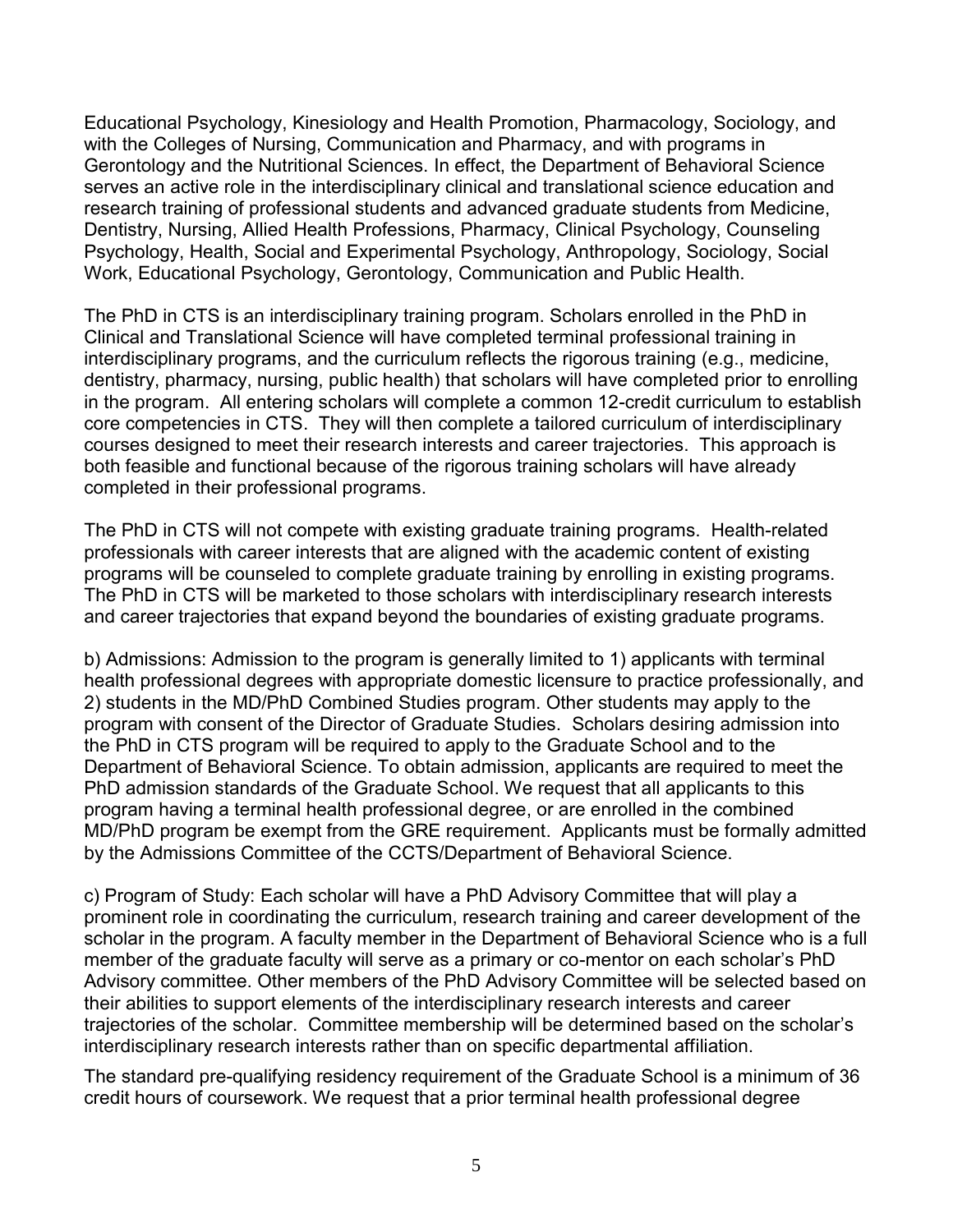substitute for 18 of this 36-hour requirement. All enrolled students would still be required to complete 18 credit hours of coursework, consisting of:

- $\circ$  12 credit hours of core CTS research competency-based coursework;
- $\circ$  a minimum of 6 hours of tailored coursework developed in consultation with the major professor and advisory committee.

The post-qualification curriculum consists of:

2 credit hours of Dissertation Residency Credit coursework (BSC-767, currently under review) completed during consecutive semesters for a minimum of two semesters until the student has successfully defended the dissertation;

## **Core CTS competency-based coursework (12 credit hours)**

The curriculum is designed to establish knowledge-based and skill-based competencies in communication; professionalism; critical thinking and synthesis of knowledge, planning, management and assessment; and leadership in five areas: 1) CTS methods and technologies, 2) scientific knowledge, 3) measurement and statistics, 4) research integrity (research ethics and responsible conduct of research), and 5) collaboration and team building. These competencies are required of all CTS scholars, regardless of level of training or academic concentration.

## BSC 731/CPH 669: Methods and Technologies in CTS (3 credits)

This overview course is designed to introduce scholars to the major CTS methods and technologies; enable scholars to interpret and evaluate research findings using these methods and technologies; enhance appreciation for multidisciplinary approaches to CTS; and enhance interdisciplinary vocabulary. The course will consist of presentations followed by open discussion. Topics include experimental, survey and qualitative research methods; community engagement/participatory research; cultural sensitivity; proteomics; genomics; imaging; translation of basic research; clinical trials; epidemiology; health behavior models; extending evidence-based treatments to the community; and health services utilization. Assignments will include readings and experiential opportunities using CTS methods and technologies.

## BSC 732/CPH 670: Interdisciplinary Protocol Development (2 credits)

This course is designed to orient scholars to leadership and teamwork processes involved in clinical and translational research and to train scholars to function effectively in team settings. Teams will be composed of scholars from different disciplines with a designated principal investigator. Each team will develop a conceptual model for an integrated multidisciplinary research proposal, in response to an existing NIH Request For Application. Each team member will be responsible for developing one component of the protocol. The course objectives are to understand the role of leadership and teamwork in multidisciplinary clinical and translational research; contribute effectively to a multidisciplinary team engaged in clinical research protocol development; apply knowledge of the responsible conduct of research, statistics and CTS methodologies and technologies to protocol development; and model professional clinical and translational teamwork.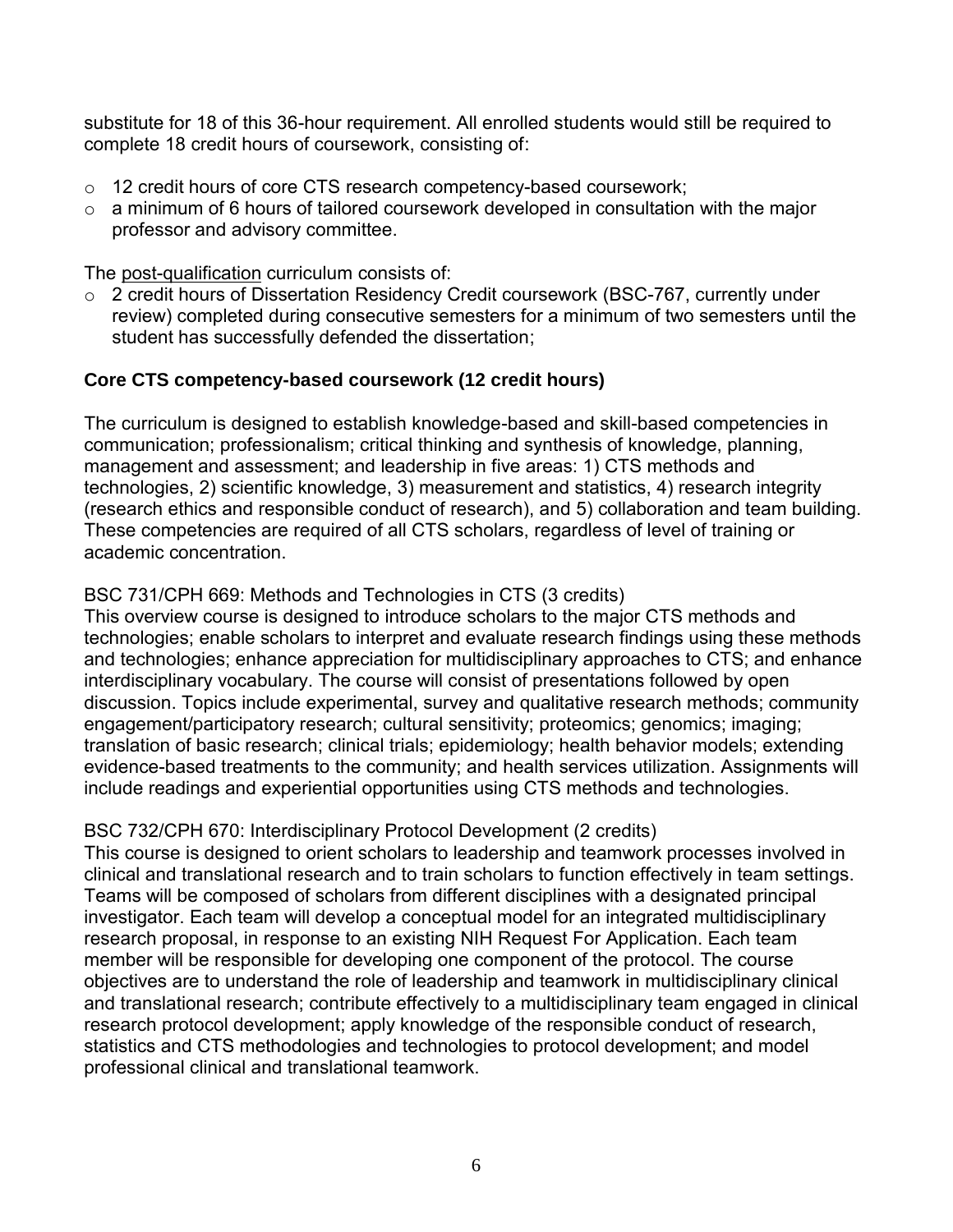BSC 733/CPH 671: Seminar in Clinical & Translational Science (1 credit) This seminar series serves as a training and career development resource for all CTS faculty and scholars. This seminar series includes cutting-edge CTS research presentations by faculty; "works-in-progress" presentations by scholars designed specifically to offer constructive peer-review support and feedback from the CTS community; and professional development presentations.

#### CPH 665: Ethical Issues in Clinical Research (3 credits)

Based on NIH guidelines for responsible conduct of research, this course will present ethical and regulatory guidelines for conducting clinical research. Topics include institutional protection; regulation of human and animal research; subject recruitment/retention; vulnerable populations; research ethics; placebo and washout issues in clinical trials; ethics; ;genetic research; tissue/DNA banking; data ownership/sharing; misconduct; mentoring; and conflict of interest.

#### STA 580: Biostatistics (3 credits)

This course will present descriptive statistics; hypothesis testing; paired and unpaired t-tests; ANOVA; contingency tables; log rank test; and regression with biostatistics applications. Note: STA 570 or equivalent course can be substituted.

## **Tailored Coursework (minimum of 6 credits)**

The tailored curriculum will be designed to provide training needed for the scholar to lead interdisciplinary CTS research teams and/or sustain independent research programs that promote innovation and new discovery. The curriculum will also provide advanced interdisciplinary training to support the development of research skills and expertise tailored to the interests and career trajectory of the individual scholar.

Since all scholars will have completed rigorous basic science training within their professional programs, they will already have acquired a solid academic foundation. Career development for these scholars will be optimized by taking graduate-level courses selected to expand and support their research interests and career trajectories. By nature, interdisciplinary research involves the application of academic knowledge and research methodologies from two or more disciplines. It is expected that the scholar"s major professor and PhD Advisory Committee will work with the scholar to identify appropriately tailored courses and other experiences needed for the scholar to acquire the breadth and depth of knowledge and expertise needed to produce well-reasoned original interdisciplinary research contributions to the discovery of clinical health knowledge and its application. Examples of tailored curricula are provided in an appendix. The tailored portion of the curriculum must be pre-approved by the Department of Behavioral Science Director of Graduate Studies.

## **Mentored Research Training**

Mentored research training is the primary emphasis of the interdisciplinary PhD in CTS program. A major professor (i.e., primary mentor), with the support of a PhD Advisory Committee, will oversee research training and career development. Members of the PhD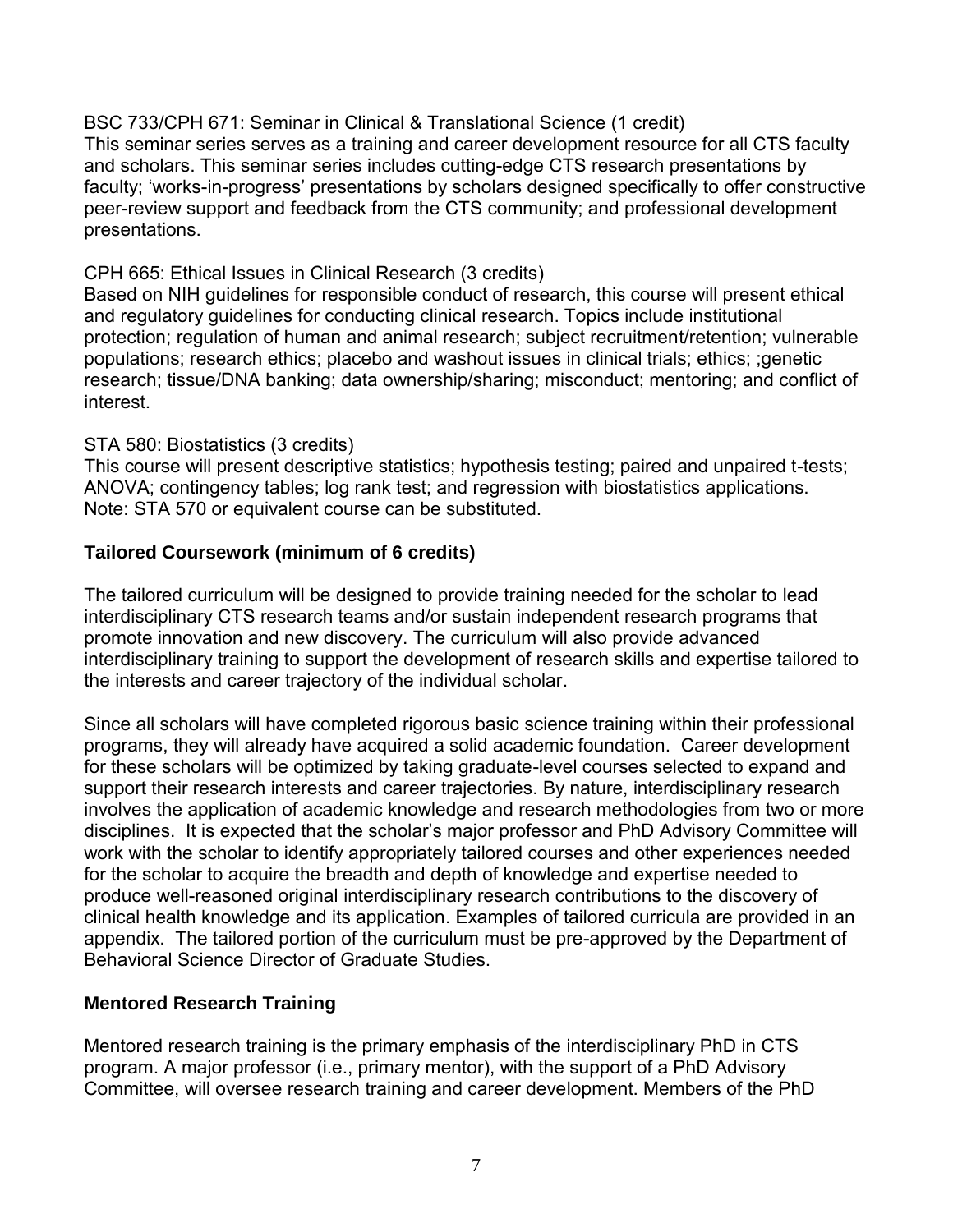Advisory Committee will be selected based on their abilities to support elements of the interdisciplinary research interests and career trajectories of the scholar. The membership of the PhD advisory committee must meet established graduate school requirements. The advisory committee will oversee and evaluate the scholar"s progress in the PhD program. The committee will complete annual evaluations of the scholar"s progress towards the degree that will include considerations of coursework, research, and career development. It should be noted that research data to be used toward the PhD in CTS must be new data generated while enrolled in the PhD in CTS program – data generated for a research portion of a prior completed terminal degree will not be permitted to be used toward the PhD in CTS. The primary mentor, with input from other members of the advisory committee, will submit annual evaluations to the DGS in May of each year. The DGS will incorporate feedback from other members of the department (e.g., course coordinators) and provide candidates with annual written evaluations.

# **Qualifying/Final Examination**

The advisory committee will also conduct qualifying and final examinations. The qualifying examination will consist of both written and oral components. The content of the examination will be tailored to match the scholar's coursework and research interests and will be designed to evaluate the scholar"s level of interdisciplinary scholarship and competence in CTS. The written components of the qualifying exam will typically consist of a prepared document (e.g., the intellectual elements of a grant application, such as a K-type career development award or an R-type grant application, or a review paper formatted as a peer-reviewed manuscript) along with written responses to content-based questions prepared by members of the advisory committee. The oral component will typically consist of the presentation and defense of the prepared document and responses to oral content-based questions posed by the advisory committee. Successful completion of the CTS PhD final examination will be contingent upon the scholar"s completion and presentation (written and oral) of well-reasoned research that contributes clinically significant publishable CTS knowledge.

## **III. Resources needed and available for the program**

This proposed program will require no additional resources in terms of finances, faculty, or facilities. All didactic courses are currently being taught by existing faculty. There are enough seats in the core and elective courses to accommodate increased scholar enrollment due to creation of this program. The CCTS career development office will have a primary role in identifying and recruiting faculty with requisite expertise to serve on PhD Advisory committees and mentor the research training and career development of scholars. A faculty member in the Department of Behavioral Science who is a full member of the graduate faculty will serve as a primary or co-mentor on the PhD Advisory committee and will coordinate interdisciplinary collaboration and training expectation among the Advisory committee.

## **IV: Academic Program Approval Checklist**

## *01: Are more Kentuckians ready for postsecondary education?*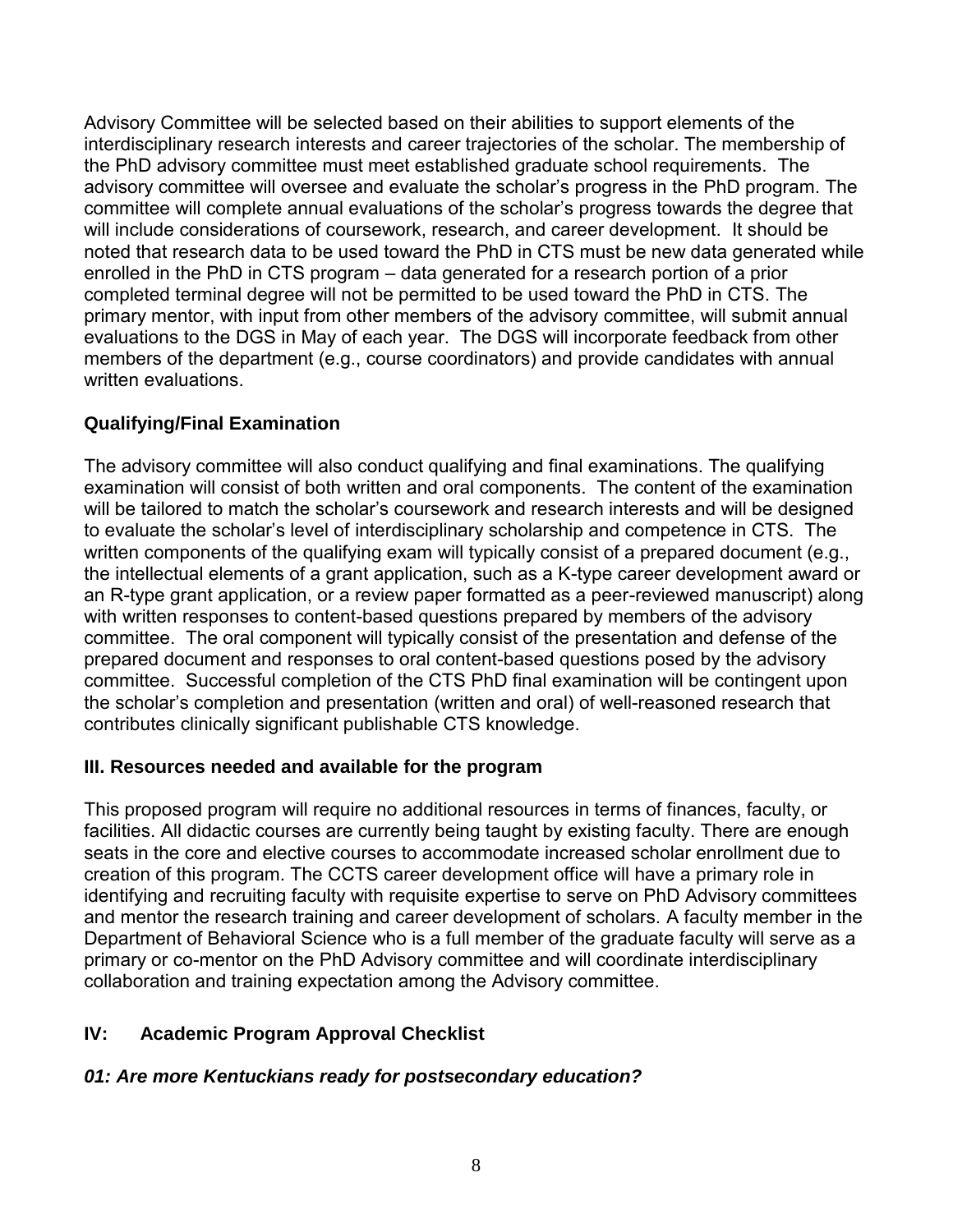- A. Entrance requirements: all prospective scholars must either have professional degrees (MD, DMD, DDS, PharmD, DNP, DrPh) or be participating in dual-degree programs within an existing professional training program.
- B. Transfer requirements: N/A
- C. Recruitment Plans: This is an additional degree program for scholars possessing terminal professional degrees, and recruitment for this program will target professionals and professional scholars on campus through the Center for Clinical and Translational Science.

## *02: Are more students enrolling?*

- A. Program demand: Professionals who wish to conduct clinical and translational research will benefit from advanced research training. Anticipated number of scholars is approximately eight per year.
- B. Detailed recruiting plans: see 01.C above
- C. Equity: This program will not discriminate on the grounds of race, color, ethnic origin, national origin, creed, religion, political belief, sex, sexual orientation, marital status, age, veteran status, or physical disability

## *03: Are more students advancing through the system?*

- A. Time to graduation: It is anticipated that most scholars will complete training on a fulltime basis with career development support. Research career development support is available intramurally (e.g., College of Medicine Physician Scientist and Clinician Scholar Programs) or extramurally (e.g., institutional or individual career-development fellowships). It is anticipated that full-time scholars will complete the PhD portion of the program in 3 to 4 years. Scholars completing the program on a part-time basis will do so in 4 to 6 years. Scholars participating in a dual-degree program typically complete both professional and PhD training in a 7-year period.
- B. Practicum experience: All scholars will work under close supervision of a primary mentor and a PhD advisory committee on research projects that all agree will lead to a dissertation and to further career development opportunities.
- C. Reason for offering the program: Education, training and career development are the cornerstones of the emerging academic discipline of clinical and translational science (CTS). A principal objective of the interdisciplinary PhD program is to provide education, training and career development support for professional scholars and faculty at UK. The program will train the next generation of clinical and translational scholars who will provide academic innovation, productivity, and transformations in research and leadership in all areas of academic health, as well as bring competencies in clinical and translational research to their professional practices in their community practices, thereby enhancing the infrastructure for conducting responsible research in our Kentucky communities and translating evidence-based interventions to the citizens of the Commonwealth in a more efficient manner. This education program will be a key element of the education, training and career development functions of the newly established CCTS and further the University"s efforts to integrate with the national consortium of clinical and translational science centers sponsored by the NIH.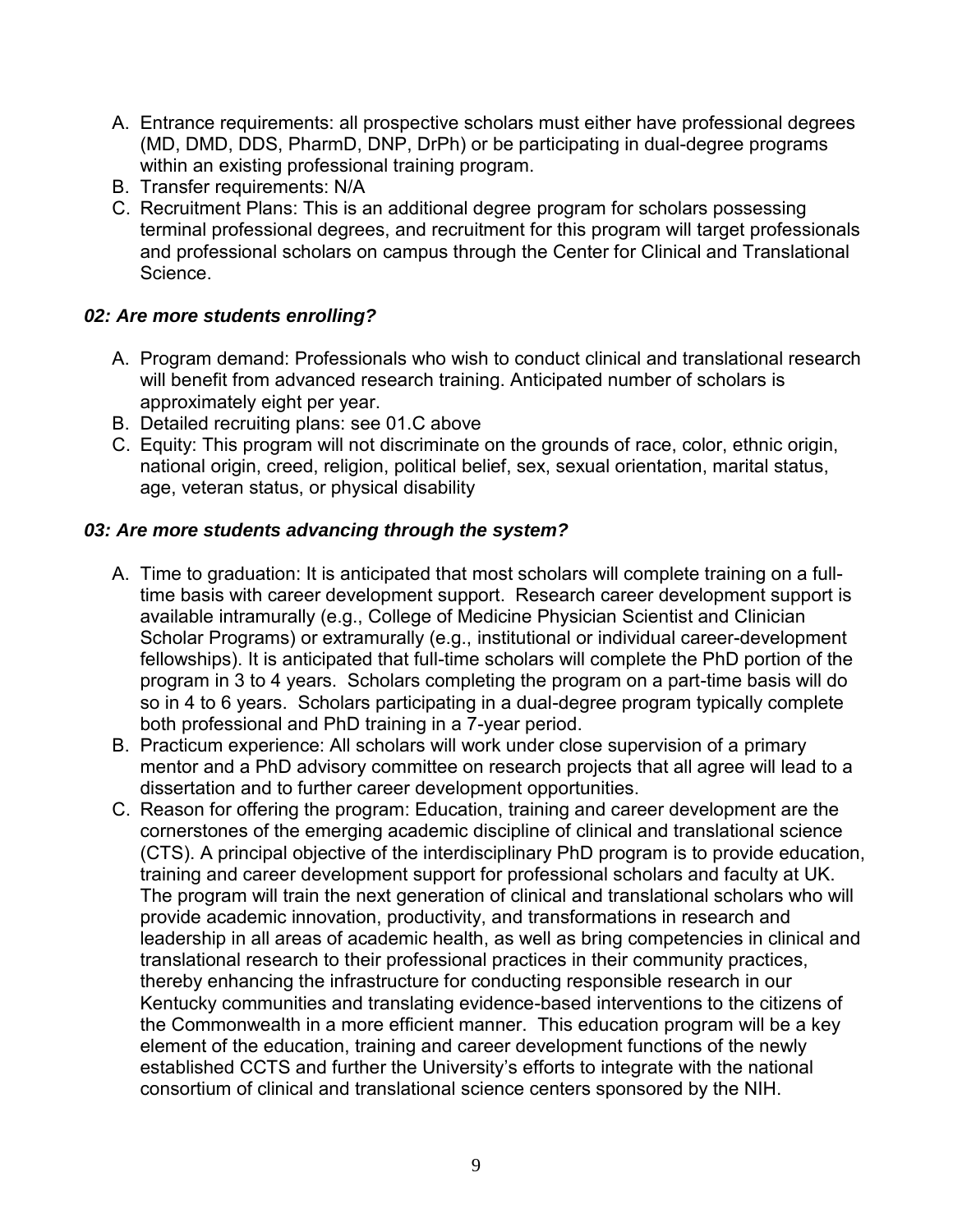- D. Delivery. Plans are being made to offer all of the core CTS Competency courses using a distance-based platform. Courses and training opportunities focused on core competencies required of all CTS scholars, regardless of academic focus, will be available through distance-learning platforms recognizing the needs of the adult learner. However, the primary focus of this program is mentored research training that, by necessity, must be tailored to the needs of the individual scholar.
- E. Collaborative Efforts. There are no such plans at this point in time.

#### *04. Are we preparing Kentuckians for life and work?*

- A. How does the program prepare Kentuckians for life and work? This program is designed to provide individuals committed to leading interdisciplinary CTS research teams and/or sustaining independent research programs that promote innovation and new discovery.
- B. Accreditation expectations. No formal accreditation is needed for this program. However, there are ongoing efforts at the national level to standardize the competencies needed for clinical and translational research, and this program will incorporate national standards as they become available.
- C. Are their licensure, certification, or accreditation requirements for graduates of this program? No
- D. Expected degree productivity: five per year

#### *05. Are Kentucky's communities and economy benefiting?*

- A. External Advisory Groups: The CCTS has an External Advisory Committee which will review and offer advice on this degree program.
- B. Employment expectations: This degree program will provide expanded research training for scholars with terminal professional degrees (MD, DDS, PharmD); it is designed to establish the next generation of innovative, productive, and transformative researchers and leaders in CTS. The interdisciplinary training program is designed to enhance opportunities for professionals to engage in and lead programs of clinical and translational research. Program graduates will have the opportunity to find employment in academic, clinical, and industrial settings requiring both professional and research opportunities and expectations.
- C. Other benefits. This degree program is designed to increase the clinical research skills of our junior faculty and professional scholars. It should be viewed as an integral part of the university's quest for top 20 research status.
- D. Specific benefits. See above.